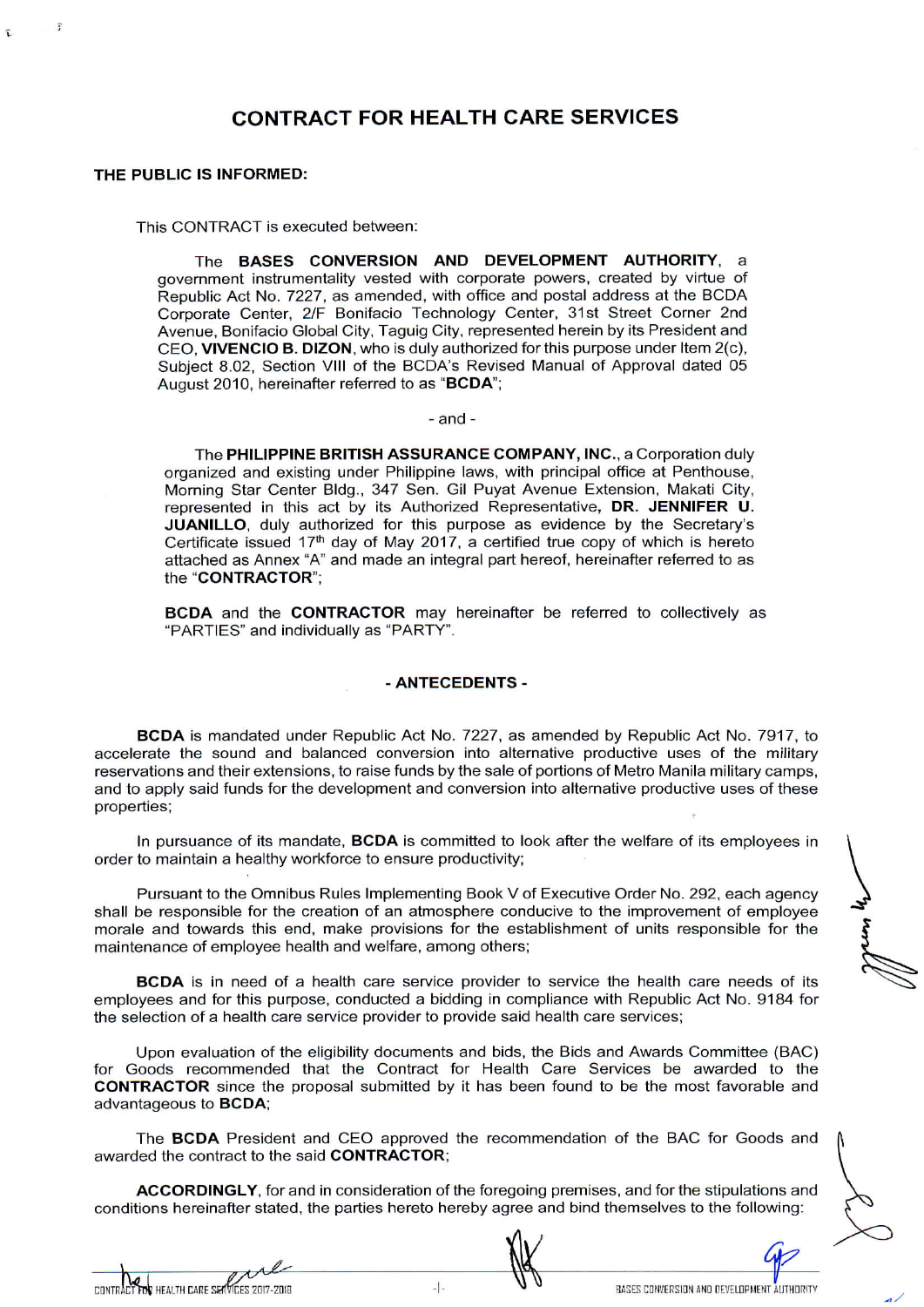- e. Hospital Statement of account and corresponding charge slips<br>f. Police Report if due to accident or medico-legal case<br>g. Incident report stating the reason why the Planbolder was not
- 
- e. Hospital Statement of account and corresponding charge slips<br>f. Police Report if due to accident or medico-legal case<br>g. Incident report stating the reason why the Planholder was not admitted under the services of an accredited doctor
- 3. Out-Patient emergency consultation / treatment in areas where there are accredited hospitals / clinics
	- hospitals / clinics<br>a. Duly filled-up claim form signed by Planholder and the attending physician<br>b. Medical Certificate to include complete final diagnosis
	- a. Duly filled-up claim form signed by Planholder and the<br>b. Medical Certificate to include complete final diagnosis<br>C. Original Official Beceipt paid to bespital and dector a. Duly filled-up claim form signed by Planholder and<br>b. Medical Certificate to include complete final diagno<br>c. Original Official Receipt paid to hospital and doctor<br>d. Incident report
	- b. Medical Certifi<br>c. Original Officia<br>d. Incident report<br>e. Police Benort i
	-
	- c. Original Official Receipt paid to hospital and doctor<br>d. Incident report<br>e. Police Report if due to accident or medico-legal case
- 4. Out-Patient emergency or non-emergency consultation / treatment in areas where there are no accredited doctors / hospitals / clinics
	- are no accredited doctors / hospitals / clinics<br>a. Duly filled-up claim form signed by Planholder and the attending physician<br>b. Medical Certificate to include complete final digaposis
	- a. Duly filled-up claim form signed by Planholder and the<br>b. Medical Certificate to include complete final diagnosis<br>C. Original Official Pessipt paid to bespital and dector a. Duly filled-up claim form signed by Planholder and<br>b. Medical Certificate to include complete final diagno<br>c. Original Official Receipt paid to hospital and doctor<br>d. Incident renort
	- b. Medical Certifi<br>c. Original Officia<br>d. Incident report c. Original Official Receipt paid to hospital and doctor<br>d. Incident report<br>e. Police Report if due to accident or medico-legal case
	-
	-
- B. Right to Examine Planholder

While the claim is pending, the CONTRACTOR shall have the right to physically examine the Planholder who alleges the injury or illness for which a claim is made.

C. Payment of Claim

Payment of the claim shall be made personally to the Planholder, or in case the Planholder is a minor, to the principal Planholder. In case of death of the Planholder, payment shall be made to the BCDA, which hereby agrees to hold such payment in trust for the heirs of the Planholder and to dispose of the same in accordance with law.

D. Reconsideration of Claim

If a claim for reimbursement is disapproved, or if a question arises from the amount reimbursed by the CONTRACTOR, the Planholder shall submit to the CONTRACTOR a written request for reconsideration not later than sixty (60) calendar days from receipt of the disapproved claim advice or questioned reimbursement. The CONTRACTOR shall resolve the request for reconsideration within thirty (30) days upon its receipt.

## IX. EFFECTIVITY

A. Effectivity Period

This Contract shall take effect on June 1, 2017 at 12:00 a.m., Philippine time, and shall terminate at exactly 11:59 p.m. of May 31, 2018, unless pre-terminated as provided in this Contract. It is understood that the reckoning point of time shall be that as reflected in **BCDA's** head office.

B. Extension

BCDA may opt to extend the Contract on a periodic month-to-month basis not to exceed an aggregate period of one (1) year, upon terms and conditions mutually acceptable to the parties concerned, in accordance with the Revised Guidelines on the Extension of Contracts for General Support Services issued by the Government Procurement Policy Board (GPPB Resolution No. 023-2007 dated 28 September 2007). terminate at exactly 11:59 p.m. of May 31, 2018,<br>Contract. It is understood that the reckoning point of<br>head office.<br>Extension<br>**BCDA** may opt to extend the Contract on a period<br>aggregate period of one (1) year, upon terms

C. Termination

This Contract may be pre-terminated by either party subject to the provisions stated herein<br>by serving a written notice to the other party at least thirty (30) days prior to the specified<br>date of pre-termination.<br> $\frac{10^{16$ by serving a written notice to the other party at least thirty (30) days prior to the specified date of pre-termination. For General Support Services issued by the Government Procurement Policy Board (GPPB<br>Resolution No. 023-2007 dated 28 September 2007).<br>
2. Termination<br>
This Contract may be pre-terminated by either party subject to the pro